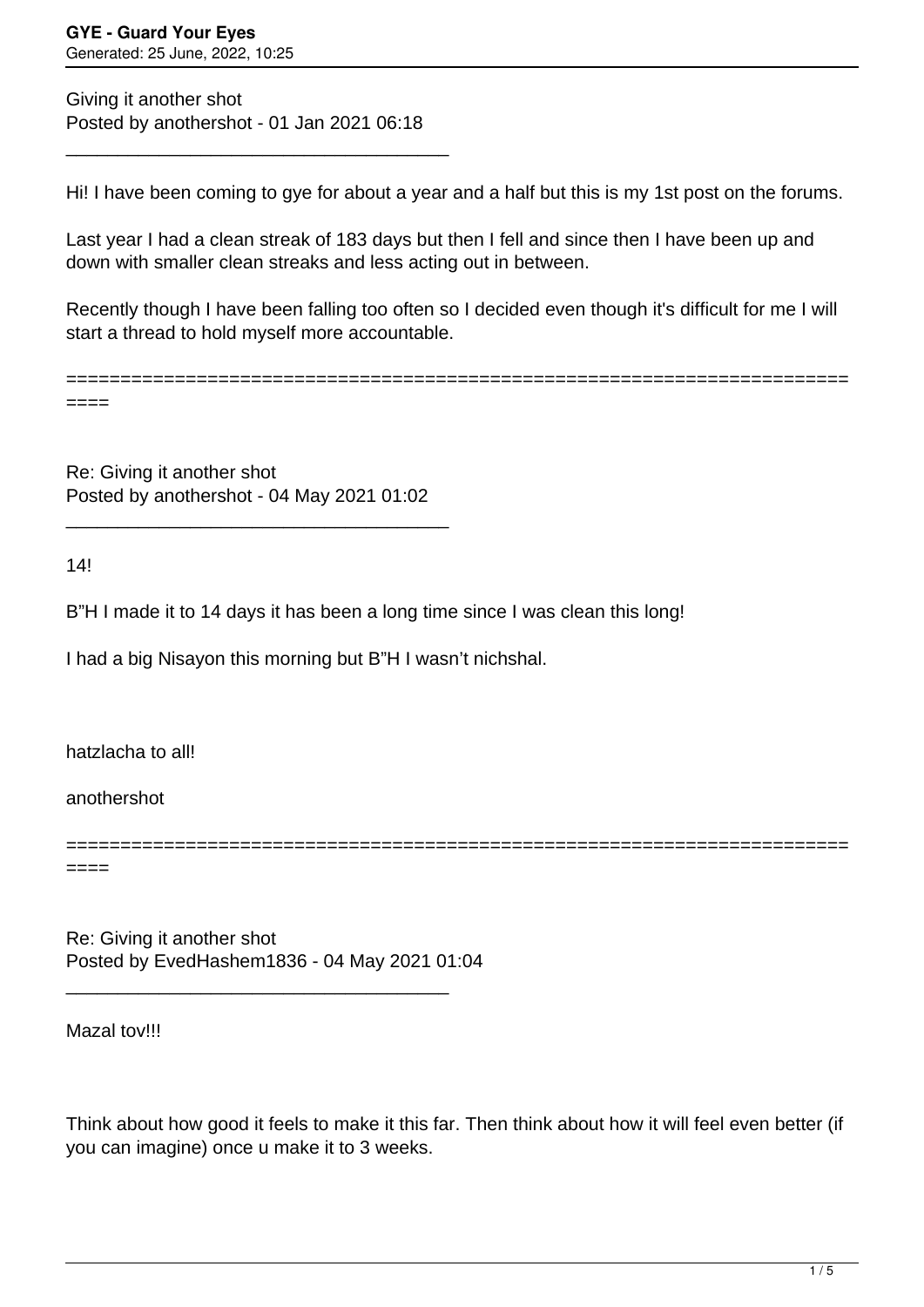With you every step of the way

====

Re: Giving it another shot Posted by anothershot - 05 May 2021 13:11

\_\_\_\_\_\_\_\_\_\_\_\_\_\_\_\_\_\_\_\_\_\_\_\_\_\_\_\_\_\_\_\_\_\_\_\_\_

I had a fall yesterday.

While I know all too well about falling I also know all about how important it is to get right up dust myself off & start again.

========================================================================

Hatzlacha to all!

Anothershot

========================================================================

====

====

Re: Giving it another shot Posted by Grant400 - 05 May 2021 13:32

\_\_\_\_\_\_\_\_\_\_\_\_\_\_\_\_\_\_\_\_\_\_\_\_\_\_\_\_\_\_\_\_\_\_\_\_\_

Love the attitude! Please, please, please, please write down how you feel and the clarity you have after the orgasm/binge. Read it when confronted with the same temptations and break the magical grasp it has on your discipline.



Re: Giving it another shot Posted by EvedHashem1836 - 05 May 2021 18:58

\_\_\_\_\_\_\_\_\_\_\_\_\_\_\_\_\_\_\_\_\_\_\_\_\_\_\_\_\_\_\_\_\_\_\_\_\_

If you get right back up you can continue pretty much where you left off - don't fall in a binge!!

========================================================================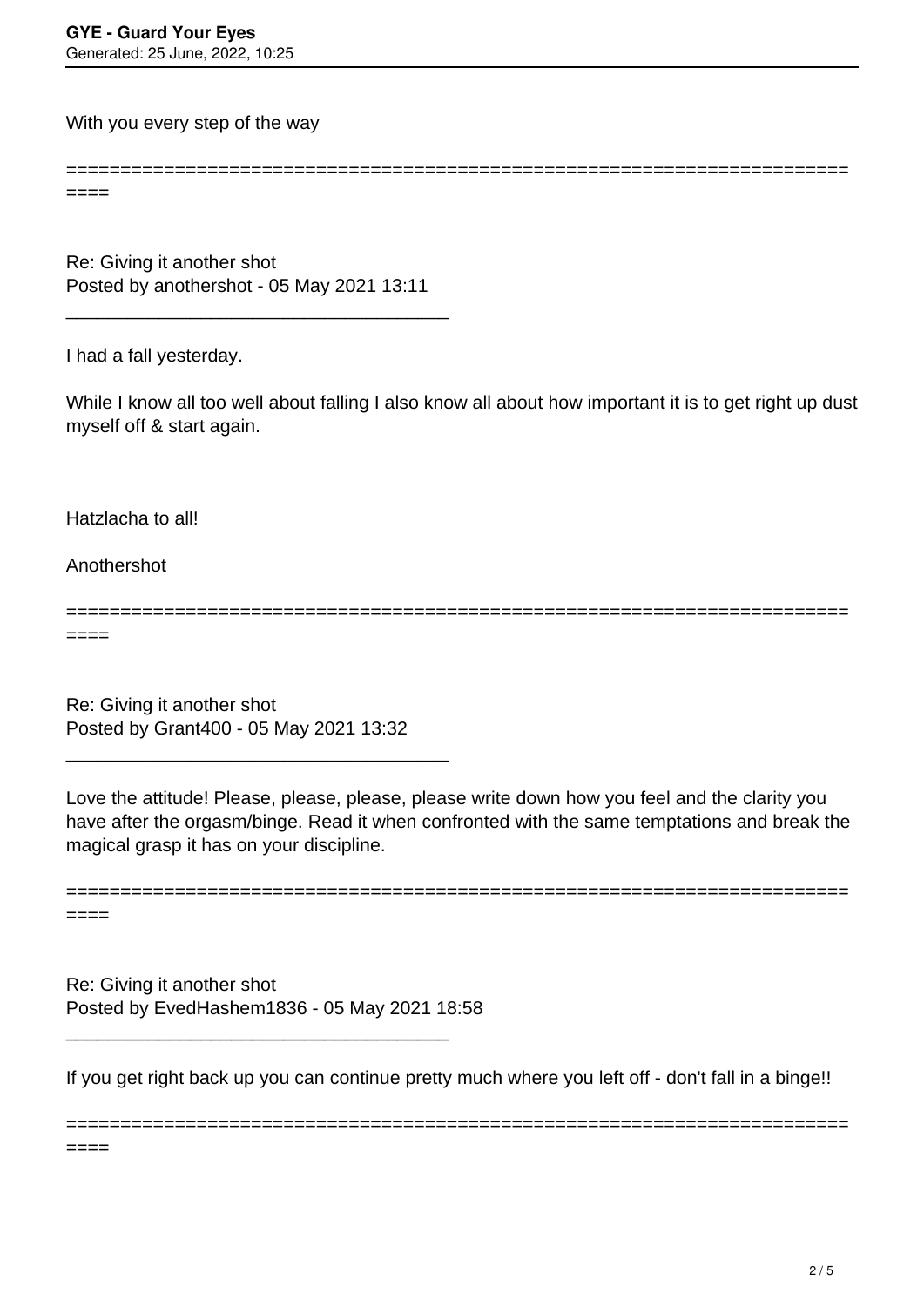Re: Giving it another shot Posted by anothershot - 11 May 2021 02:18

\_\_\_\_\_\_\_\_\_\_\_\_\_\_\_\_\_\_\_\_\_\_\_\_\_\_\_\_\_\_\_\_\_\_\_\_\_

7!

====

Re: Giving it another shot Posted by EvedHashem1836 - 11 May 2021 04:25

\_\_\_\_\_\_\_\_\_\_\_\_\_\_\_\_\_\_\_\_\_\_\_\_\_\_\_\_\_\_\_\_\_\_\_\_\_

Happy you've dusted yourself off!

========================================================================

========================================================================

====

Re: Giving it another shot Posted by anothershot - 24 Oct 2021 05:54

\_\_\_\_\_\_\_\_\_\_\_\_\_\_\_\_\_\_\_\_\_\_\_\_\_\_\_\_\_\_\_\_\_\_\_\_\_

\_\_\_\_\_\_\_\_\_\_\_\_\_\_\_\_\_\_\_\_\_\_\_\_\_\_\_\_\_\_\_\_\_\_\_\_\_

I've been away for way too long I'm coming back and trying again for 90 days clean.

======================================================================== ====

========================================================================

========================================================================

Re: Giving it another shot Posted by ARF - 24 Oct 2021 11:41

Wow!!! Keep on posting.

====

Re: Giving it another shot Posted by Hashem Help Me - 24 Oct 2021 22:30

\_\_\_\_\_\_\_\_\_\_\_\_\_\_\_\_\_\_\_\_\_\_\_\_\_\_\_\_\_\_\_\_\_\_\_\_\_

Welcome back!!

 $====$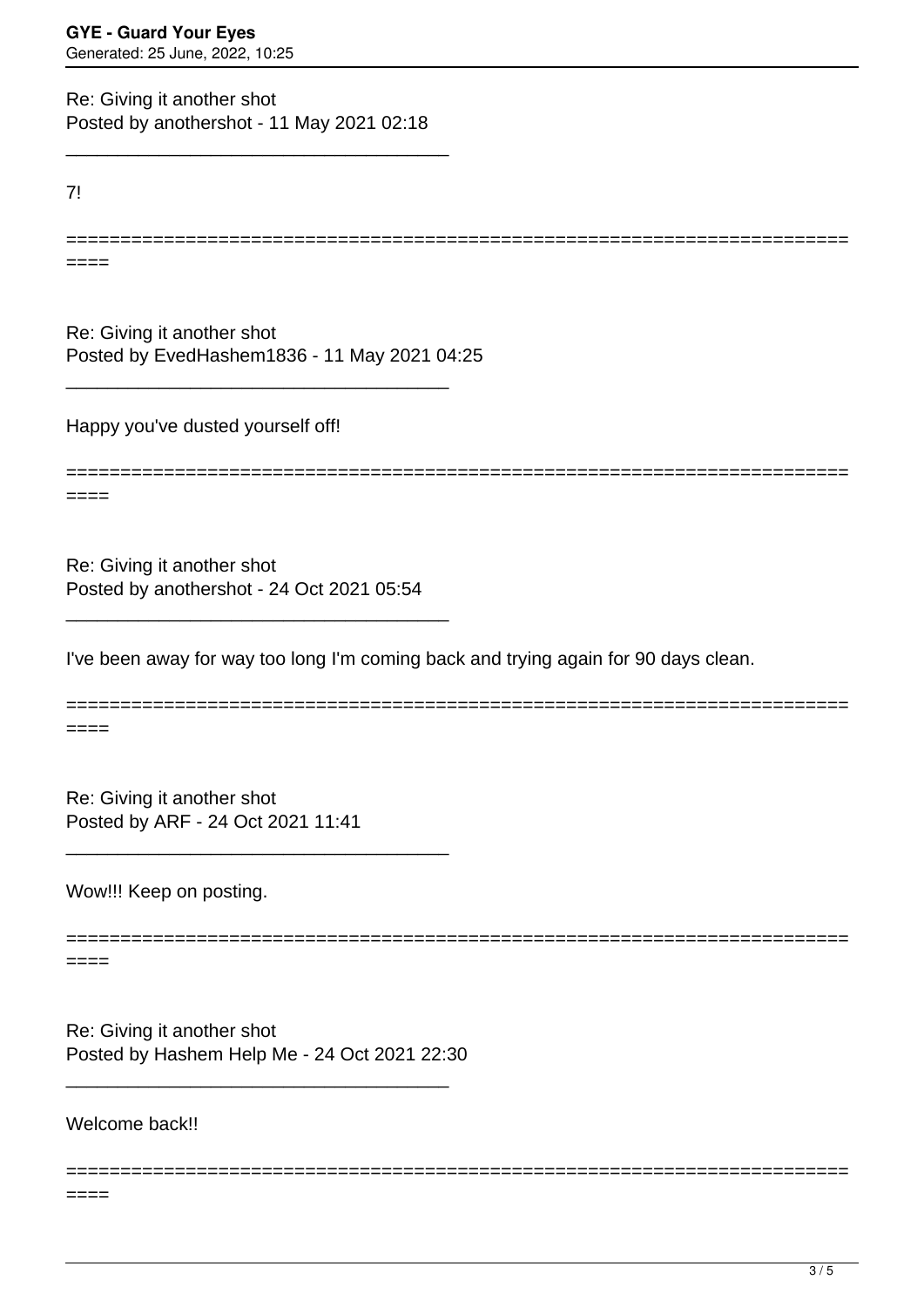Re: Giving it another shot Posted by Zedj - 25 Oct 2021 04:10

We are rooting for you!its great to see you back!

\_\_\_\_\_\_\_\_\_\_\_\_\_\_\_\_\_\_\_\_\_\_\_\_\_\_\_\_\_\_\_\_\_\_\_\_\_

========================================================================

Re: Giving it another shot Posted by anothershot - 26 Oct 2021 02:58

\_\_\_\_\_\_\_\_\_\_\_\_\_\_\_\_\_\_\_\_\_\_\_\_\_\_\_\_\_\_\_\_\_\_\_\_\_

 $2!$ 

====

====

Re: Giving it another shot Posted by anothershot - 27 Oct 2021 00:50

\_\_\_\_\_\_\_\_\_\_\_\_\_\_\_\_\_\_\_\_\_\_\_\_\_\_\_\_\_\_\_\_\_\_\_\_\_

3!

======================================================================== ====

========================================================================

Re: Giving it another shot Posted by Yankee - 28 Oct 2021 03:47

\_\_\_\_\_\_\_\_\_\_\_\_\_\_\_\_\_\_\_\_\_\_\_\_\_\_\_\_\_\_\_\_\_\_\_\_\_

You make us proud, keep it up!

========================================================================

====

Re: Giving it another shot Posted by anothershot - 28 Oct 2021 05:08

\_\_\_\_\_\_\_\_\_\_\_\_\_\_\_\_\_\_\_\_\_\_\_\_\_\_\_\_\_\_\_\_\_\_\_\_\_

4!